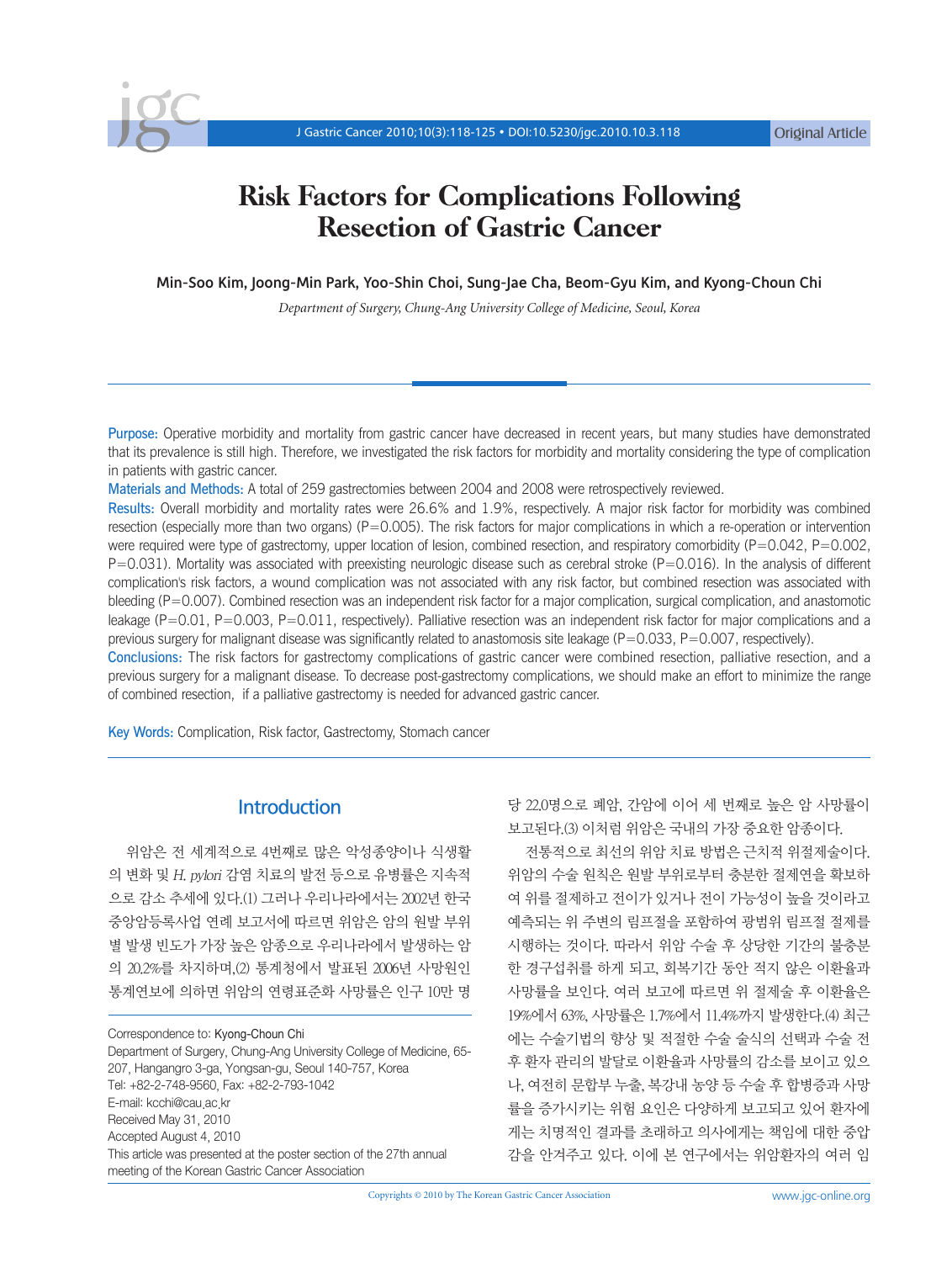상소견들을 분석하여 수술 후 합병증 발생에 영향을 미치는 위 험 인자들을 합병증의 유형별로 분석하여 위암 수술 시 발생하 는 합병증을 최소화하여 향후 위암치료에 도움이 되고자 하였 다.

# Materials and Methods

2004년 1월부터 2008년 12월까지 중앙대학교 용산병원에서 위암으로 위절제술을 시행 받은 259명의 환자를 대상으로 의무 기록을 후향적으로 분석하였다. 각 환자의 임상자료에는 연령, 성별, 체질량 지수, 병변의 위치 및 크기, 병변의 진행정도, 동반 절제의 유무, 위절제의 범위, 림프절 곽청정도, 병기 등이 포함 되었다. 체질량 지수는 세계 보건기구(WHO)에서 아시아인의

경우 체질량지수 20~22.9 kg/m<sup>2</sup>를 정상체중, 23~24.9 kg/m<sup>2</sup>를 과체중, 25 kg/m<sup>2</sup> 이상을 비만으로 규정하고 있는 기준을 근거 로 하였다.(5)

합병증은 수술일로부터 퇴원일 안에 발생한 병원 내 합병증 을 대상으로 하였고 이 중 재수술이나 중재적 시술 및 집중치료 를 요하는 합병증을 주요 합병증으로 정의하여 분석하였다. 사 망률은 수술 후 30일 이내에 합병증에 의해 사망한 환자를 대상 으로 하였다.

창상감염은 배양 검사에서 균이 동정된 경우, 창상 파열은 근막이 파열된 경우, 출혈은 배액관 또는 비위장관 등으로 100 ml/hr 이상 배액 되거나 혈색소치가 수술 전보다 수술 후에 3 g/ dl 이상 감소된 경우로 정의하였다. 문합부 누출 및 협착은 복

#### **Table 1. Comorbid diseases in 259 patients with gastric cancer**

**Table 2. Summary of 69 postoperative complications and 35 major complications in 259 patients with gastric cancer**

Wound complication 13 3 Wound infection 5 1 Wound dehiscense 2 2 2

Hemorrhage 11 9 Intraabdominal bleeding 9 8 Drain insertion site bleeding 2 1 Anastomositic leakage 6 6 Intraabdominal abscess and the set of the set of the set of the set of the set of the set of the set of the set of the set of the set of the set of the set of the set of the set of the set of the set of the set of the set Intestinal obstruction 12 6 Small bowel necrosis and perforation 1 1

Wound seroma 6

No. of patients with complication

No. of patients with major complication

| Comorbid disease        | Number of patients |
|-------------------------|--------------------|
| Cardiovascular disease  | 68                 |
| Hypertension            | 59                 |
| Angina pectoris         | 6                  |
| Atial fibrillation      | $\overline{2}$     |
| <b>CHF</b>              | 1                  |
| Iron deficiency anemia  | $\overline{c}$     |
| Diabetes mellitus       | 39                 |
| Respiratory disease     | 23                 |
| COPD                    | 7                  |
| Pulmonary tuberculosis  | 13                 |
| Pneumonia               | 1                  |
| Pneumoconiosis          | 1                  |
| <b>Brochiectasis</b>    | 1                  |
| Cerebral infact         | 5                  |
| Malignancy              | $8(13^{\degree})$  |
| Stomach cancer          | (6)                |
| Ascending colon cancer  | $\mathfrak{D}$     |
| Descending colon cancer | 1(1)               |
| Sigmoid colon cancer    | 1(1)               |
| Rectal cancer           | 1(2)               |
| Others                  | 3(3)               |
| Renal disease           | 2                  |
| Chronic ranal failure   | 1                  |
| IgA nephropathy         | 1                  |
| Others                  | 11(15)             |
| Total                   | 158 (28)           |

CHF = congestive heart failure; COPD = chronic obstructive pulmonary disease; **\*** ( ) = past opreration history.

Enterocutaneous fistula 2 2 2 2 Respiratory complication 10 4 Pneumonia 1 Subphrenic abscess 2 2 ARDS 1 1 Pleural effusion 2 1 Atelectasis 4 Cardiac complication 2 1 CHF 1 1 Atrial fibraillation 1 Acute renal failure 2 2 1 Wernicke encephalopathy 1 Postoperative delirium 1 Others 5

ARDS = acute respiratory distress syndrome; CHF = congestive heart failure.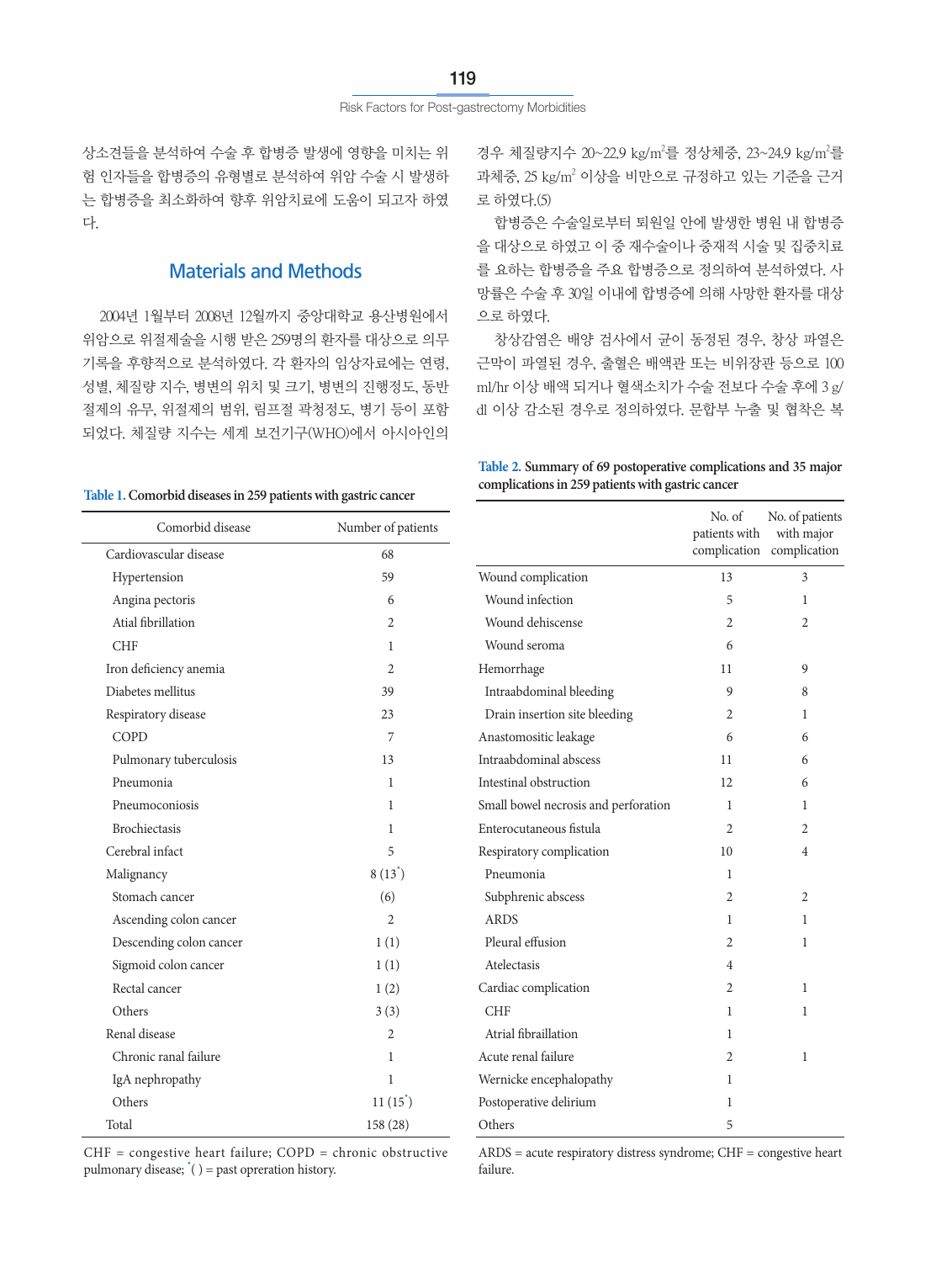부전산화단층촬영이나 상부 위장관 촬영으로 진단하였고, 복 강내 농양은 체온의 상승 및 복통 등의 이학적 검사 및 임상증 상과 복부전산화단층촬영으로 진단하였다. 장폐색은 완전 또 는 불완전 폐쇄, 기계적 또는 마비성 폐쇄로 정의하였고 임상적 증상이 있으며 단순복부사진촬영상 폐쇄 소견을 보이는 경우 로 진단하였다.(6) 림프절 곽청술 시행범위는 D2 이상과 미만인 경우로 나누어 비교하였다. 여러 임상 인자들과 수술 후 합병증 발생과의 관련성은 Chi-square검증, Fisher검증 등을 이용하여 분석하였으며, 단변량 검사들에서 의미 있는 결과를 보인 인자 들은 로지스틱 회귀분석을 이용한 다변량 분석법으로 검증하 였다. 모든 통계는 SPSS for Windows (version 12.0, Chicago, IL, USA)를 이용하여 처리하였으며, P값이 0.05 미만인 경우 유의 하다고 판정하였다.

### **Results**

대상환자 259명의 평균 연령은 64.5세(34~91세)이며, 남녀 비

는 2.08 : 1 (175/84)이었다. 체질량 지수는 25 kg/m<sup>2</sup> 미만이 185 명(71.4%), 25 kg/m2 이상이 74명(28.6%)이었다. 동반질환 및 수 술의 과거력이 있는 경우는 139명(53.7%) 186예였다(Table 1). 수 술 후 합병증이 발생한 경우는 69명(26.6%)이었고 주요 합병증 이 발생한 경우는 35명(13.5%)이었다(Table 2). 이 중 창상에 의 한 합병증이 13예(5%)로 가장 많았으며 장 폐색은 12예(4.60%), 출혈과 복강 내 농양은 각각 11예(4.20%), 폐 합병증은 10예 (3.90%), 문합부 누출은 6예(2.30%) 등의 순으로 발생하였다. 수 술 후 30일 이내에 사망은 5예(1.90%)로 복강 내 농양에 의한 패

**Table 3. Cause of postoperative death**

| <b>ARDS</b>                                  |  |
|----------------------------------------------|--|
| Acute renal failure                          |  |
| Intraabdominal abscess by anatomical leakage |  |
| Small bowel necrosis and perforation         |  |

ARDS = acute respiratory distress syndrome.

|  | Table 4. Univariate analysis of risk factors about postoperative complication of gastrectomy (patient's factor) |  |  |  |
|--|-----------------------------------------------------------------------------------------------------------------|--|--|--|
|  |                                                                                                                 |  |  |  |

|                              |              | Total complication |         | Major complication |         |
|------------------------------|--------------|--------------------|---------|--------------------|---------|
|                              | No. of cases | No. of cases (%)   | P-value | No. of cases (%)   | P-value |
| Age(years)                   |              |                    | 0.790   |                    | 0.636   |
| <70                          | 176          | 46(26.1)           |         | 25(14.2)           |         |
| $\geq 70$                    | 83           | 23(27.2)           |         | 10(12.0)           |         |
| Sex                          |              |                    | 0.432   |                    | 0.601   |
| Male                         | 175          | 44(25.1)           |         | 25(14.3)           |         |
| Female                       | 84           | 25(29.7)           |         | 10(11.9)           |         |
| Comorbid disease             |              |                    |         |                    |         |
| Cardiovascular disease       | 64           | 17(26.5)           | 0.987   | 8(12.5)            | 0.785   |
| Lung disease                 | 25           | 9(36.0)            | 0.265   | 4(16.0)            | 0.318   |
| Diabetes mellitus            | 39           | 9(23.1)            | 0.582   | 4(10.2)            | 0.692   |
| Neurologic disease           | 7            | 2(28.5)            | 0.907   | 1(14.3)            | 0.952   |
| Benign opearation history    | 15           | 5(33.3)            | 0.228   | 1(6.6)             | 0.424   |
| Malignant opearation history | 13           | 6(46.1)            | 0.323   | 2(15.4)            | 0.301   |
| Location of lesion           |              |                    | 0.477   |                    | 0.005   |
| Upper 1/3                    | 54           | 17(31.4)           |         | 14(25.9)           |         |
| Middle 1/3                   | 66           | 19(28.8)           |         | 9(13.6)            |         |
| Lower $1/3$                  | 139          | 33 (23.7)          |         | 12(8.6)            |         |
| Stage                        |              |                    | 0.546   |                    | 0.212   |
| Ι                            | 133          | 33 (24.8)          |         | 15(11.3)           |         |
| $\mathcal{I}$                | 26           | 6(23.1)            |         | 3(11.5)            |         |
| $\rm III$                    | 47           | 10(21.3)           |         | 6(12.8)            |         |
| IV                           | $51\,$       | 19(37.3)           |         | 11(21.6)           |         |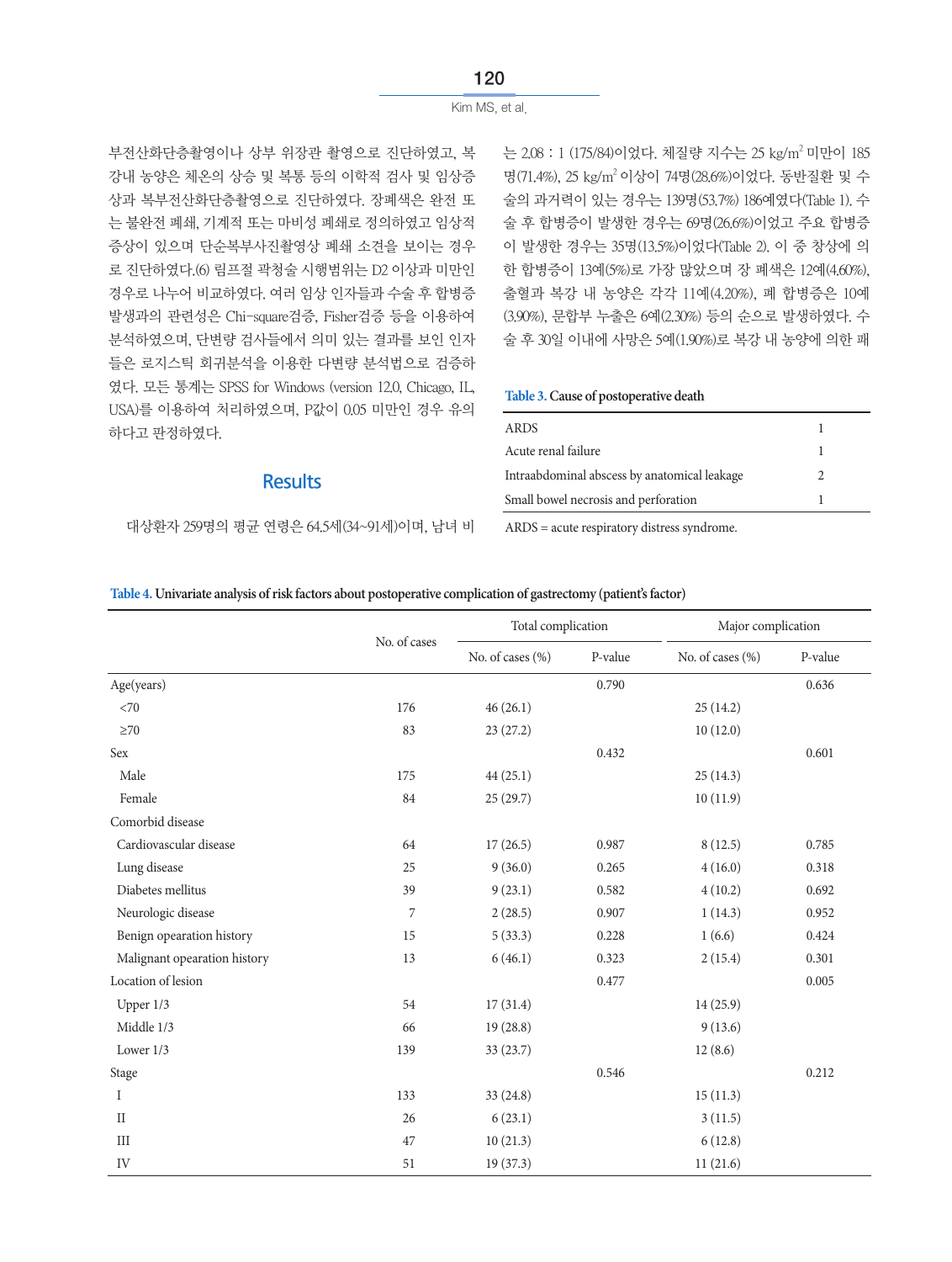혈증이 2예 있었고, 소장괴사 및 천공, 급성심부전 및 신부전, 급성호흡부전증후군이 각각 1예였다(Table 3).

동반절제를 시행하지 않은 161명 중 26명(16.1%)에서 합병증 이 발생하였고, 동반절제를 시행한 98명 중 43명(43.9%)에서 합 병증이 발생했으나, 통계학적으로 유의하지는 않았다(P=0.209). 그러나 둘 이상의 장기를 동반 절제한 환자에서 합병증의 발생 을 비교하면 하나의 장기를 동반 절제한 군과 동반 절제를 시 행하지 않은 군 230명 중 55명(23.9%)에서 합병증이 발생하였고 둘 이상의 장기를 동반 절제한 군 29명 중 14명(48.3%)에서 합병 증이 발생하여 합병증의 발생빈도가 유의하게 높았다(P=0.005).

주요 합병증만을 분석했을 때 다음과 같았다. 우선 종양의 위치에 따른 합병증 발생 빈도를 분석한 결과 위상부에 위치 한 경우 54명 중 14명(25.9%), 위중부에 위치한 경우 66명 중 9 명(13.6%), 위하부에 위치한 경우 139명 중 12명(8.6%)에서 주요 합병증이 발생하여 위상부에 위치한 위암의 경우 주요 합병증 의 발생빈도가 유의하게 높았으며(P=0.005), 위절제 범위에 따 라서는 원위부 및 근위부 위아전절제술을 받은 195명 중 21명 (10.8%)에서 주요 합병증이 발생하였고, 위전절제술을 받은 64 명 중 14명(21.9%)에서 주요 합병증이 발생하여 위전절제술을

시행한 경우에서 주요합병증의 발생빈도가 유의하게 높았다 (P=0.02). 둘 이상의 장기의 동반절제 유무에 따른 빈도를 분석 한 결과 둘 이상의 장기를 동반절제 하지 않은 230명 중 26명 (11.3%)에서 주요합병증이 발생했으며, 둘 이상의 장기를 동반 절제한 29명 중 9명(31.0%)에서 주요합병증이 발생하여 둘 이상 의 장기를 동반절제한 군에서 통계학적으로 유의하게 주요 합 병증의 발생빈도가 높았다(P=0.003). 또한 근치적 목적의 절제 술을 시행한 241명 중 29명 (12.0%)에서 주요합병증이 발생했으 며, 고식적 목적의 절제술을 시행한 18명 중 6명(33.3%)에서 주 요합병증이 발생하여 고식적 목적의 절제술을 시행한 경우에 서 주요 합병증의 발생빈도가 유의하게 높았다(P=0.011) (Table 4, 5).

수술 후 사망률과는 뇌졸중 등의 신경과적 기저 질환만이 통 계학적으로 의미 있는 연관이 있었다(P=0.016). 합병증 유형별 분석에서 창상 합병증과 관련된 인자는 없었으며 동반 절제가 수술 후 출혈과 의미 있는 연관을 나타냈다(P=0.007). 문합부 누 출은 위전절제술, 동반 절제, 상부 종양 위치(상부), 고식적 절 제, 진행성 암, 림프절 전이, 높은 TNM 병기, 그리고 악성 질환 으로 수술 받은 과거력이 위험요인으로 작용하였다(P=0.014,

**Table 5. Univariate analysis of risk factors about postoperative complication of gastrectomy (operation's factor)**

|                                  |                | Total complication |         | Major complication |         |
|----------------------------------|----------------|--------------------|---------|--------------------|---------|
|                                  | No. of cases   | No. of cases (%)   | P-value | No. of cases (%)   | P-value |
| Type of gastrectomy              |                |                    | 0.167   |                    | 0.02    |
| Total gastrectomy                | 64             | 20(31.3)           |         | 14 (21.9)          |         |
| Subtotal gastrectomy             | 195            | 49(25.1)           |         | 21(10.8)           |         |
| Method of gastrectomy            |                |                    | 0.103   |                    | 0.840   |
| Laparoscopic gastrectomy         | 14             | 7(50.0)            |         | 3(21.4)            |         |
| Open gastrectomy                 | 245            | 62(25.3)           |         | 32(13.1)           |         |
| Palliative resection             |                |                    | 0.077   |                    | 0.011   |
| Yes                              | 18             | 8(44.4)            |         | 6(33.3)            |         |
| N <sub>o</sub>                   | 241            | 61(25.3)           |         | 29 (12.0)          |         |
| No. of combined resection        |                |                    | 0.209   |                    | 0.453   |
| $\geq$ 1                         | 98             | 43 (43.9)          |         | 22 (22.4)          |         |
| $\boldsymbol{0}$                 | 161            | 26(16.1)           |         | 13(8.1)            |         |
| No. of combined resection $(≥2)$ |                |                    | 0.005   |                    | 0.003   |
| $\overline{2}$                   | 22             | 11(50.0)           |         | 6(27.3)            |         |
| 3                                | 5              | 2(40.0)            |         | 2(40.0)            |         |
| >3                               | $\overline{2}$ | 1(50.0)            |         | 1(50.0)            |         |
| Extent of LN dissection          |                |                    | 0.909   |                    | 0.911   |
| $<$ D2                           | 52             | 13(25.0)           |         | 7(13.5)            |         |
| $\geq$ D2                        | 207            | 56(27.1)           |         | 28 (13.5)          |         |

 $LN =$ lymph node.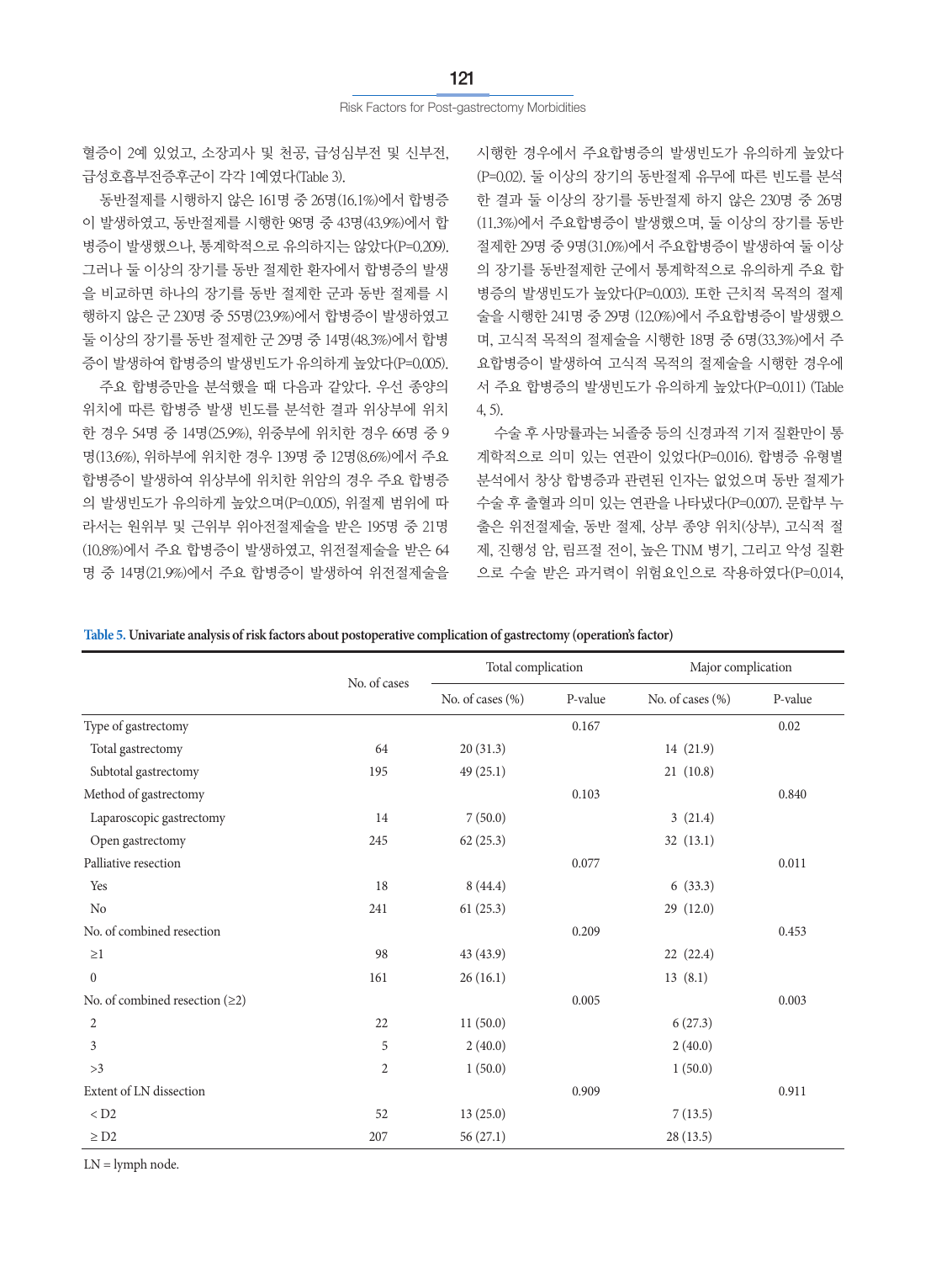**Table 6. Multivariate analysis of significant factors in major complication**

| Variable                   | Regression<br>coefficient | Standartd<br>error | Odds ratio<br>$(95\% \text{ C.I.})$ | P-value |
|----------------------------|---------------------------|--------------------|-------------------------------------|---------|
| Combined resection<br>(>2) | 1.183                     | 0.461              | 3.265<br>$(1.321 - 8.066)$          | 0.010   |
| Total gastrectomy          | 0.352                     | 0.807              | 1.422<br>$(0.293 - 6.914)$          | 0.662   |
| Location of lesion         | $-0.886$                  | 1.247              | 3.265<br>(0.087~1.952)              | 0.264   |
| Palliative resection       | 1.181                     | 0.554              | 3.257<br>$(1.099 - 9.649)$          | 0.033   |

 $C.I. =$  confidence interval.

Table 7. Multivariate analysis of significant factors in leakage

| Variable                                    | Regression Standartd<br>coefficient | error | Odds ratio<br>$(95\%$ C.I.)   | P-value |
|---------------------------------------------|-------------------------------------|-------|-------------------------------|---------|
| Combined resection<br>(>2)                  | 2.946                               | 1.155 | 19.035<br>(1.979~183.043)     | 0.011   |
| History of surgery for<br>malignant disease | 3.747                               | 1.387 | 42.389<br>$(2.798 - 642.173)$ | 0.007   |

 $C.I. =$  confidence interval.

P=0.011, P=0.007, P=0.01, P=0.027, P=0.009, P=0.024, P=0.001). 로 지스틱 회귀분석 결과, 동반 절제는 주요 합병증과 문합부 누 출의 독립적인 위험 인자로 작용했으며(P=0.01, P=0.011), 고 식적 절제는 주요 합병증의 독립적인 위험 인자로 나타났다 (P=0.033). 악성 종양 수술의 과거력은 문합부 누출의 독립적인 위험 인자로 작용했다(P=0.007) (Table 6, 7).

### **Discussion**

위암환자의 수술 후 합병증 유병률은 서양의 경우 16~34% 로 보고되고 있으며 동양의 경우는 5~10%로 보고되고 있 다.(6,7) 악성 위 질환의 위 절제 후 합병증으로 Hong 등(8)은 창 상 합병증, 출혈, 위장관 문합부 또는 십이지장 절주 누출, 복 강내 농양, 폐합병증, 장폐색, 췌장염, 문합부 협착 순으로 발 생하였다고 보고하였고, Kim 등(9)은 정규 위암 수술 후 감염 성 합병증의 위험 인자에 대한 연구에서 창상감염(59.7%), 폐렴 (19.3%), 복강 내 농양(11.5%), 거짓막대장염(5.7%), 균혈증(1.9%) 그리고 간농양(1.9%) 순으로 합병증이 발생하였다고 보고하였 다. 본 연구에서도 수술과 질병자체에 연관되어 발생하는 특유 합병증과 수술 술식과는 관계없이 발생하는 비특유 합병증을

망라하여 창상 합병증이 13예(5.0%)로 가장 많았고, 장폐색 12 예(4.6%), 출혈과 복강 내 농양이 각각 11예(4.2%), 호흡기계 합 병증이 10예(3.8%), 문합부 누출이 6예(2.3%) 순으로 합병증이 발생하여 이전 연구와 큰 차이를 보이지 않았다.

합병증으로 인한 재수술 및 중재적 시술의 원인으로 Park(10)은 복강 내 농양, 장폐색, 문합부 누출, 출혈 등의 순으 로 보고하였고, Shchepotin 등(7)은 문합부 누출 및 불완전 봉합, 복강내 농양, 괴사성 췌장염 등의 순으로 보고하였으며, 적절한 시기에 재수술을 시행하여 37.5%에서 사망을 예방할 수 있었다 고 보고하였다. 본 연구에서는 26명에서 재수술 및 중재적 시술 을 시행하였으며, 출혈 9예, 장폐색과 복강 내 농양이 각각 4예, 흉막 삼출 및 농양과 문합부 누출이 각각 3예, 문합부 협착 2예, 창상개열 1예 등의 순이었다.

본 연구에서 사망은 5예(1.9%)가 있었으며, 이 중 재수술 및 중재적 시술을 시행한 경우는 문합부 누출에 의한 복강 내 농양 이 있어 경피적 배액술 후 집중치료를 했으나 패혈증 및 다발성 장기부전에 의해 사망한 2예가 있었고, 그 외에 급성심부전 및 신부전, 급성호흡부전증후군이 있어 집중치료를 했으나 사망 한 예가 각각 1예가 있었으며, 소장괴사 및 천공에 의한 패혈증 이 있어 집중치료 중 자의퇴원한 1예가 있었다.

Viste 등(11)은 고령 환자와 남자 환자에서 위암 수술 후 합병 증의 발생빈도가 증가한다고 하여, 이들이 합병증 발생의 위험 인자라고 밝힌 바 있고, 또 이들이 술 후 사망률에도 영향을 미 치는 독립인자임을 보고한 바 있다. 하지만 Yasuda 등(12)은 연 령과 성별은 합병증 발생에 있어서 독립적인 인자로 작용하지 않는다고 보고하였으며, Cho 등(13)도 성별에 따른 예후의 차이 는 다소 논란이 있으나 전체 연령을 대상으로 한 연구에서 성별 이 예후인자로서 영향을 주지 못한다고 보고하였다. 본 연구에 서도 연령 및 성별은 단변량 분석에서 유의한 차이를 발견할 수 없었다(Table 4).

환자의 비만도에 따른 전체 합병증 발생률은 체질량 지수 25 kg/m2 미만의 185명 중 49명(26.5%)에서 합병증이 발생했고, 25 kg/m² 이상의 74명 중 20명(27.0%)에서 합병증이 발생하여 두 군간에 차이는 없었고, 주요 합병증도 과체중 환자에서는 10.8%, 정상 체중 환자에서는 14.6%에서 발생하여 차이가 없었 다. 그러나 비만이 수술 후 합병증의 비율을 높일 수 있다는 주 장(14-16)은 오래 전부터 제기되어 온 만큼 앞으로 충분한 모집 단을 통해 체질량 지수에 대해서 추가적인 연구가 필요할 것으 로 생각한다.

조기 위암의 복강경 수술의 결과를 보고한 여러 논문에 의하 면 합병증 발생률은 2.5~16%로,(17) 개복 수술의 결과와 비교하 여 합병증 발생이 유의하게 높지 않으며 발생한 경우에도 대부 분 재수술 없이 보존적 치료로 해결되어 이러한 합병증이 복강 경 위 절제술을 시행함에 있어서 큰 장애가 되지 않는다고 하였

Kim MS, et al.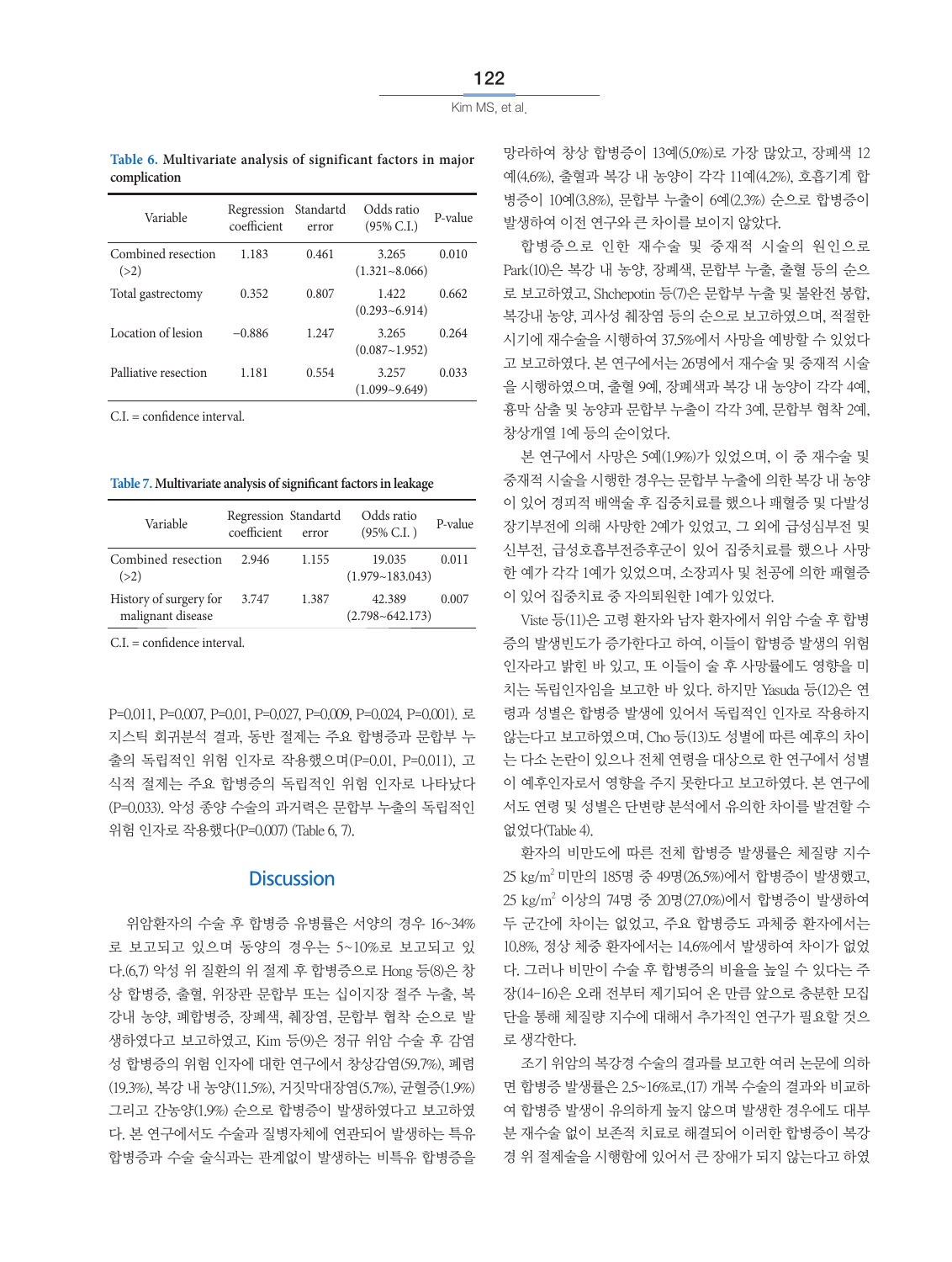다.(18) 그러나, 본 연구에서는 14명의 환자에서 복강경 수술을 시행했으며 이 중 7명에서 합병증이 발생했고 3명에서 주요합 병증이 발생하여 개복 수술의 결과와 비교하여 합병증의 비율 이 높은 것으로 나왔으나 의미 있는 차이는 없었으며 모집단에 비해 복강경 수술을 시행한 대상이 적었기 때문에 두 군 간에 통계적인 차이는 없었던 것으로 생각한다.

본 연구에서 소화관 문합방법은 위전절제술을 시행한 62명 의 환자에서 Roux-en-Y 문합법을 시행했고, 위 부분 절제술을 시행한 197명의 환자 중 Billoth I 술식 15명 및 Billoth II 술식을 182명의 환자에서 시행했다. 이들 중 각각 19명, 45명, 5명의 환 자에서 합병증이 발생했으나 통계적인 차이는 없었으며, 주요 합병증도 Roux-en-Y 문합법을 시행한 환자에서 14명, Billoth II 술식을 시행한 환자에서 21명 발생했으나 통계적인 차이는 없 었다. 전체 수술시간은 평균 254.0분이었고 이 중 합병증이 발 생한 경우 평균 297.8분, 주요 합병증이 발생한 경우 308.8분으 로 합병증 시 수술시간이 오래 걸린 것으로 보였으나 수술시간 과 합병증과는 통계적인 차이는 없었다.

Rim 등(19)은 동반 질환을 가진 환자들 중에서 합병증 유병 률이 증가한다고 보고하였고, 특히 당뇨병을 동반한 경우에는 높은 합병증 유병률을 보인다고 하였다. Sørensen 등(20)은 당뇨 와 심혈관계 질환 및 폐질환이, Matsuda 등(21)도 당뇨가 창상합 병증의 빈도를 높인다고 보고하였다. 그러나 본 연구에서는 합 병증 유병률과 관련된 동반질환은 없었다. 또한 동반질환의 개 수에 따른 합병증 유병률을 분석한 것에 의하면 하나의 동반 질 환을 가진 97명 중 합병증과 주요 합병증이 각각 26명과 10명에 서 발생했고, 두가지 이상의 동발질환을 가진 42명 중 합병증과 주요 합병증이 각각 15명과 8명에서 발생했으며 두 군 간 의미 있는 차이는 없었다. 합병증 유형별 분석에서 악성종양 수술 과 거력이 문합부 누출의 독립적인 위험 인자로 나타났으며, 2명 의 잔위암과 1명의 직장암 수술(복회음절제술) 과거력이 있는 환자에서 문합부 누출이 발생했다. 이 중 직장암 수술 과거력이 있는 경우 수술 당시 '더글라스와'와 결장루 주위로 복막전이가 있었으며, 수술 당시 위 및 공장주위로 복막전이가 없어 고식적 목적의 위전절제술을 시행했으나 공장-공장 문합부 누출에 의 한 복강 내 농양이 발생했고 복부전산화단층촬영검사상 문합 부 주위로 복막전이 의심소견이 발견되었다. 이러한 결과로 볼 때 악성종양 수술 과거력이 문합부 누출의 위험을 높이는 이유 는 잔위암 수술의 위험성 및 복막전이로 인한 위험성 때문으로 생각되며, 잔위암의 과거력이 있는 경우 위절제술후 세심한 관 찰을 통해 유병률 및 사망률을 최소화하는 것이 필요할 것으로 생각한다. 그러나 본 연구의 표본개수가 적어 동반 질환을 가진 환자들 중에서 합병증 유병률과의 통계적 의미를 밝히는데 한 계가 있어 추후 충분한 모집단을 통해 고찰해 볼 필요가 있을 것으로 생각한다.

위암 수술 시 시행하는 타 장기 동반절제는 비교적 높은 합 병증 발생과 연관되는 것으로 알려져 있는데, 많은 보고들에 서 동반절제 특히 비장절제를 시행한 경우, 합병증 발생이 증 가하는 반면, 비장절제가 장기적으로 생존율을 향상시킨다는 증거가 없다고 보고하였다.(22-25) 본 연구에서도 동반절제 특 히 둘 이상의 장기를 동반절제한 경우 합병증 발생이 증가하였 는데 실제로 담낭절제 및 충수절제에 비해 위전절제술 시 췌장 과 비장을 동반절제하는 경우와 침윤된 췌장 혹은 대장절제 시 유병률이 높게 나타났다(P=0.005). 이 중 췌장절제를 시행한 21 명중 10명에서 합병증이 발생했으며, 췌-공장 문합부 누출이 4 예(19.0%)로 가장 많았고 이 중 자의퇴원이 1예, 경피적 배액술 을 한 경우가 2예였다. 출혈이 3예(14.3%)로 모두 재수술을 필 요로 했으며, 장폐색이 1예(4.8%)로 풍선확장술을 시행했고, 신 경병증이 1예(4.8%)로 나타났다. 대장절제는 모두 9명에서 시행 했으며, 이 중 5명에서 합병증이 발생했다. 문합부 누출이 2예 (22.2%)로 가장 많았고 출혈, 신경병증, 창상장액종이 각각 1예 (11.1%)로 나타났고 문합부 누출 및 출혈이 있었던 경우는 모두 췌장을 동반절제한 경우였다.

이는 하나의 장기에 대한 동반절제는 대부분 합병증 발생에 영향을 주지 않을 것으로 예상되는 담낭절제술 또는 충수절제 술이었고 둘 이상의 장기의 동반절제는 주로 암의 주위 장기 침 윤으로 인해 시행된 동반절제였기 때문으로 생각한다. 이러한 결과를 주요합병증의 위험 인자인 종양의 위치(상부), 위전절 제술, 동반절제 및 고식적 목적의 절제술과 관련 지어 생각하면 위암 진단의 지연으로 인한 진행성 상부 위암에서 위전절제술, 췌장과 비장절제 및 고식적 목적의 절제술의 빈도가 높기 때문 이며 이를 예방하기 위해서는 근치적 절제를 위한 동반절제는 불가피하기 때문에 위암의 조기진단을 통해 불필요한 동반절 제를 줄이고 불가피하게 진행성 위암으로 위절제술을 시행할 경우 동반절제에 의한 합병증 발생률이 높을 수 있으므로 이를 고려하여 수술 범위가 결정되어야 한다고 생각한다. 즉, 진행성 위암에서 동반 절제를 포함한 광범위 절제가 불가피한 경우라 하더라도 동반절제의 범위를 최소로 줄이기 위한 노력이 필요 하며 이를 위해서는 환자의 전신 상태와 암의 전이된 상태 등을 고려하고, 증상 완화 목적의 고식적 수술인 경우 중재적 시술과 같은 비수술적 완화 방법에 대해서도 함께 고려하여 수술을 결 정하는 것이 좋겠다고 생각한다.

그러나 이번 연구에서는 지금까지 보고된 여러 연구결과와 는 다르게 악성 종양 수술의 과거력, 고식적 절제, 그리고 다른 장기의 동반 절제 외에 다른 임상소견에서는 통계학적으로 유 의한 위험 인자를 찾을 수 없었다. 이것은 본 연구의 표본개수 가 적어 동반 질환을 가진 환자들 중에서 합병증 유병률과의 통 계적 의미를 밝히는데 한계가 있었기 때문이며, 추후 충분한 모 집단을 통해 고찰해 볼 필요가 있을 것으로 생각한다.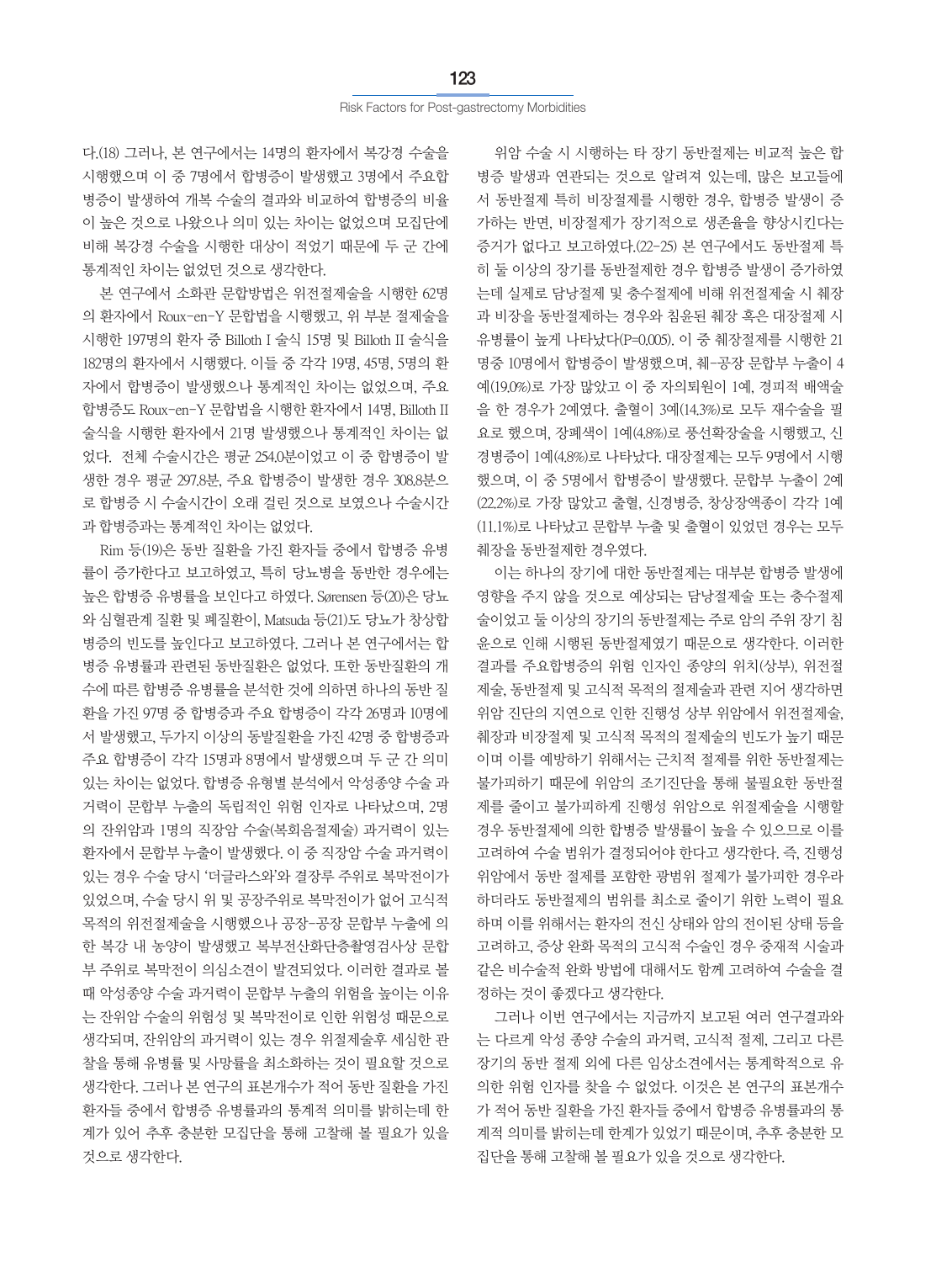```
Kim MS, et al.
```
저자들의 분석에 의하면 악성 종양 수술의 과거력, 고식적 절제, 그리고 다른 장기의 동반 절제가 위암 수술의 합병증 발 생과 관련된 독립적인 위험 인자였으며, 주요합병증만을 분석 했을 때에는 종양의 위치(상부), 위전절제술, 동반절제 및 고식 적 목적의 절제술이 위험 인자로 나타났다.

따라서 위암 수술 후 발생하는 합병증을 줄이기 위해서는 동 반절제 및 고식적 절제를 최소화하도록 위암의 조기발견을 위 한 노력이 필요하며, 진행성 위암에서 고식적 절제로서 동반 절 제 등의 광범위 절제가 불가피한 경우라도 동반 절제의 범위를 최소화 하는 것이 좋겠다.

## **References**

- 1. Parkin DM, Bray F, Ferlay J, Pisani P. Global cancer statistics, 2002. CA Cancer J Clin 2005;55:74-108.
- 2. Ministry Health and Welfare. 2002 Annual report of Korea Central Cancer Registry. Available at :http://www.ncc.re.kr/ Accessed August, 2005.
- 3. 2006 Annual report on the causes of death statistics, Korea National Statistical Office. Korea National Statistical Office. Available at: http://www.kosis.nso.go.kr/Accessed August 6, 2008.
- 4. Oñate-Ocaña LF, Cortés-Cárdenas SA, Aiello-Crocifoglio V, Mondragón-Sánchez R, Ruiz-Molina JM. Preoperative multivariate prediction of morbidity after gastrectomy for adenocarcinoma. Ann Surg Oncol 2000;7:281-288.
- 5. Choo V. WHO reassesses appropriate body-mass index for Asian populations. Lancet 2002;360:235.
- 6. Cho SH, Kim BS, Kim YH, Lee CH, Yook JH, Oh ST, et al. Clinical analysis of post-operative complications in gastric tumors. J Korean Surg Soc 2001;61:498-503.
- 7. Shchepotin IB, Evans SR, Chormy VA, Shabahang M, Buras RR, Nauta RJ. Postoperative complications requiring relaparotomies after 700 gastretomies performed for gastric cancer. Am J Surg 1996;171:270-273.
- 8. Hong SJ, Ko JW, Kim JH. Risk factors for postoperative complications of gastric cancer patients. J Korean Surg Soc 2004;67:361-366.
- 9. Kim SK, Kim CY, Yang DH. The risk factors for infectious complications after elective gastrectomy for gastric cancer. J Korean Gastric Cancer Assoc 2008;8:237-243.
- 10. Park KC. Immediate postoperative complications of gastric resection. J Korean Surg 1968;10:535-542.
- 11. Viste A, Haùgstvedt T, Eide GE, Søreide O. Postoperative

complications and mortality after for gastric cancer. Ann Surg 1988;207:7-13.

- 12. Yasuda K, Shiraishi N, Adachi Y, Inomata M, Sato K, Kitano S. Risk factors for complications following resection of large gastric cancer. Br J Surg 2001;88:873-877.
- 13. Cho JM, Jang YJ, Kim JH, Park SS, Park SH, Mok YJ. Results of surgical treatment for primary gastric adenocarcinoma: single institute experience for 14 years. J Korean Gastric Cancer Assoc 2009;9:193-199.
- 14. NHLBI Obesity Education Initiative Expert Panel on the Identification, Evaluation, and Treatment of Overweight and Obesity in Adults. Clinincal guidelines on the identification, evaluation, and treatment of overweight and obesity in adults- -the evidence report. Obes Res 1998;6(Suppl 2):51S-209S.
- 15. Mason EE, Renquist KE, Jiang D. Perioperative risks and safety of surgery for severe obesity. Am J Clin Nutr 1992;55(2 Suppl):573S-576S.
- 16. Epstein AM, Read JL, Hoefer M. The relation of body weight to length of stay and charges for hospital services for patients undergoing elective surgery: a study of two procedures. Am J Public Health 1987;77:993-997.
- 17. Kim MC, Jung GJ, Kim HH. Morbidity and mortality of laparoscopy-assisted gastrectomy with extraperigastric lymph node dissection for gastric cancer. Dig Dis Sci 2007;52:543- 548.
- 18. Choi JE, Jeong O, Yook JH, Kim KJ, Lim JT, Oh ST, et al. Morbidity of laparoscopic assisted gastrectomy for early gastric cancer. J Korean Gastric Cancer Assoc 2007;7:152-159.
- 19. Rim IG, Yu HC, Yang DH, Hwang YH. A study of the factors related to the frequency of postoperative complications for gastric cancer. J Korean Surg Soc 1997; 53:341-352.
- 20. Sørensen LT, Hemmingsen U, Kallehave F, Wille-Jørgensen P, Kjaergaard J, Møeller LN, et al. Risk factors for tissue and wound complications in gastrointestinal surgery. Ann Surg 2005;241:654-658.
- 21. Matsuda K, Hotta T, Takifuji K, Yokoyama S, Higashiguchi T, Tominaga T, et al. Long-term comorbidity of diabetes mellitus is a risk factor for perineal wound complications after an abdominoperineal resection. Langenbecks Arch Surg 2009;394:65-70.
- 22. Takeda J, Tanaka T, Koufuji K, Kodama I, Tsuji Y, Kakegawa T. Gastric cancer surgery in patients aged at least 80 years old. Hepatogastroenterology 1994;41:516-520.
- 23. Bonenkamp JJ, Hermans J, Sasako M, van de Velde CJ,